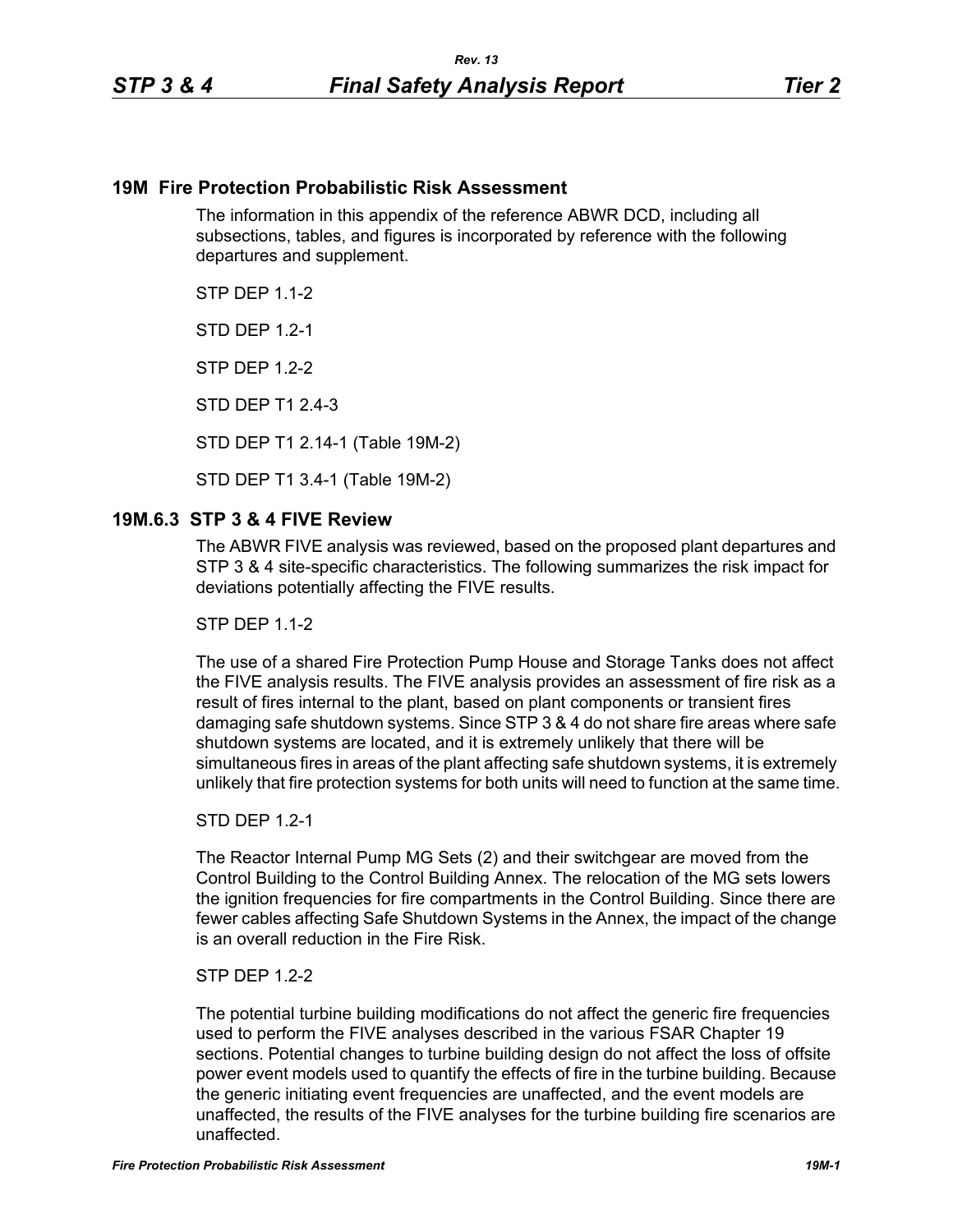# STD DEP T1 2.4-3

Changes to the RCIC pump reduce the overall fire risk. As discussed in the internal events results, the new RCIC pump design is expected to increase RCIC reliability and reduce overall risk. This reduction also occurs in the fire risk results, due to the importance of the RCIC pump operation following a control room fire.

Overall, the existing ABWR FIVE results are bounding for the STP 3 & 4.

## **19M.7 COL License Information**

The following site-specific supplement address COL License Information item 19.12.

This COL license information item is addressed in Subsection 19.9.12.